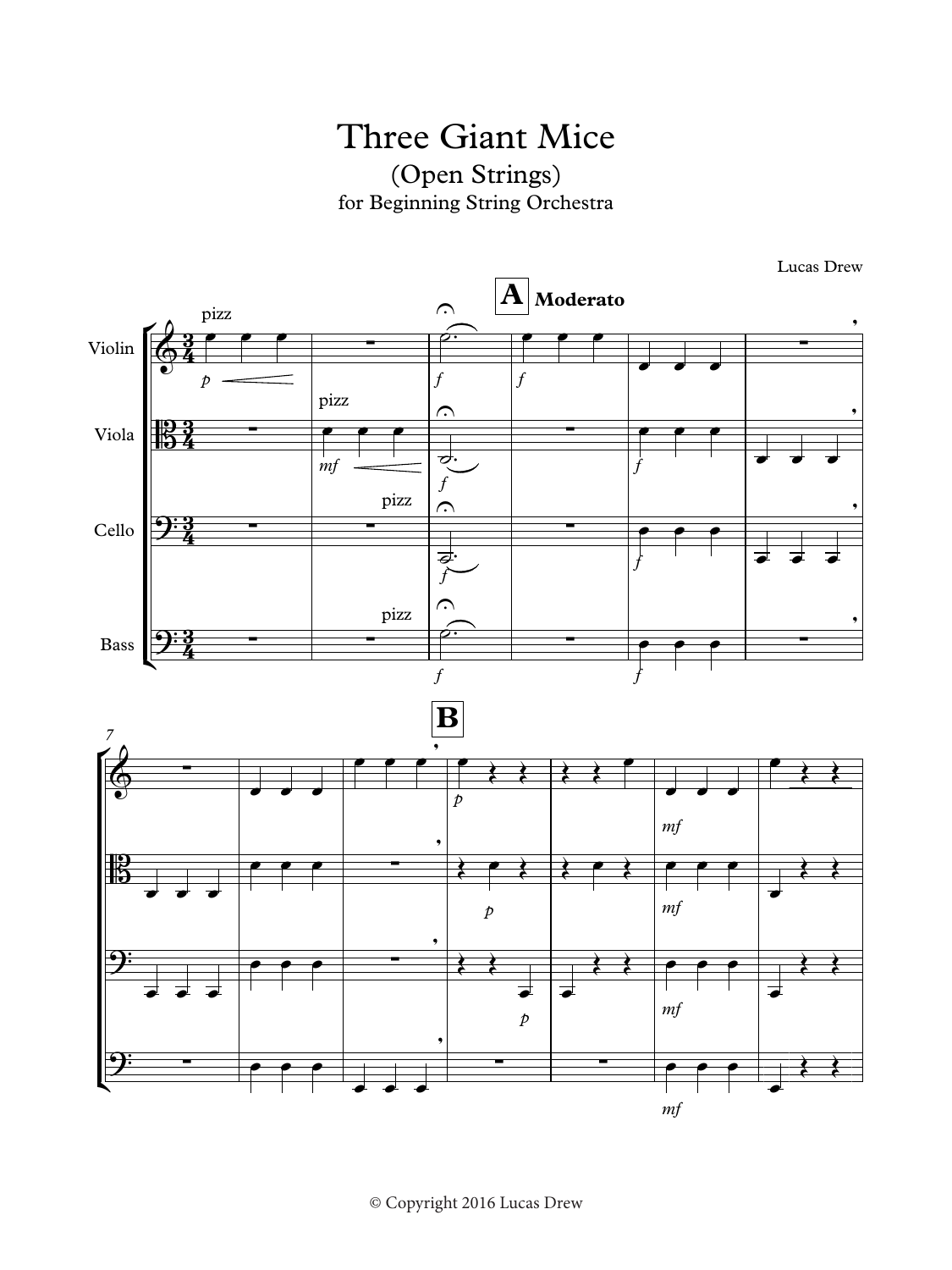

## **Alternate Ending**



\* **Alternate Ending**: Play two measures at C and cut to the alternate ending.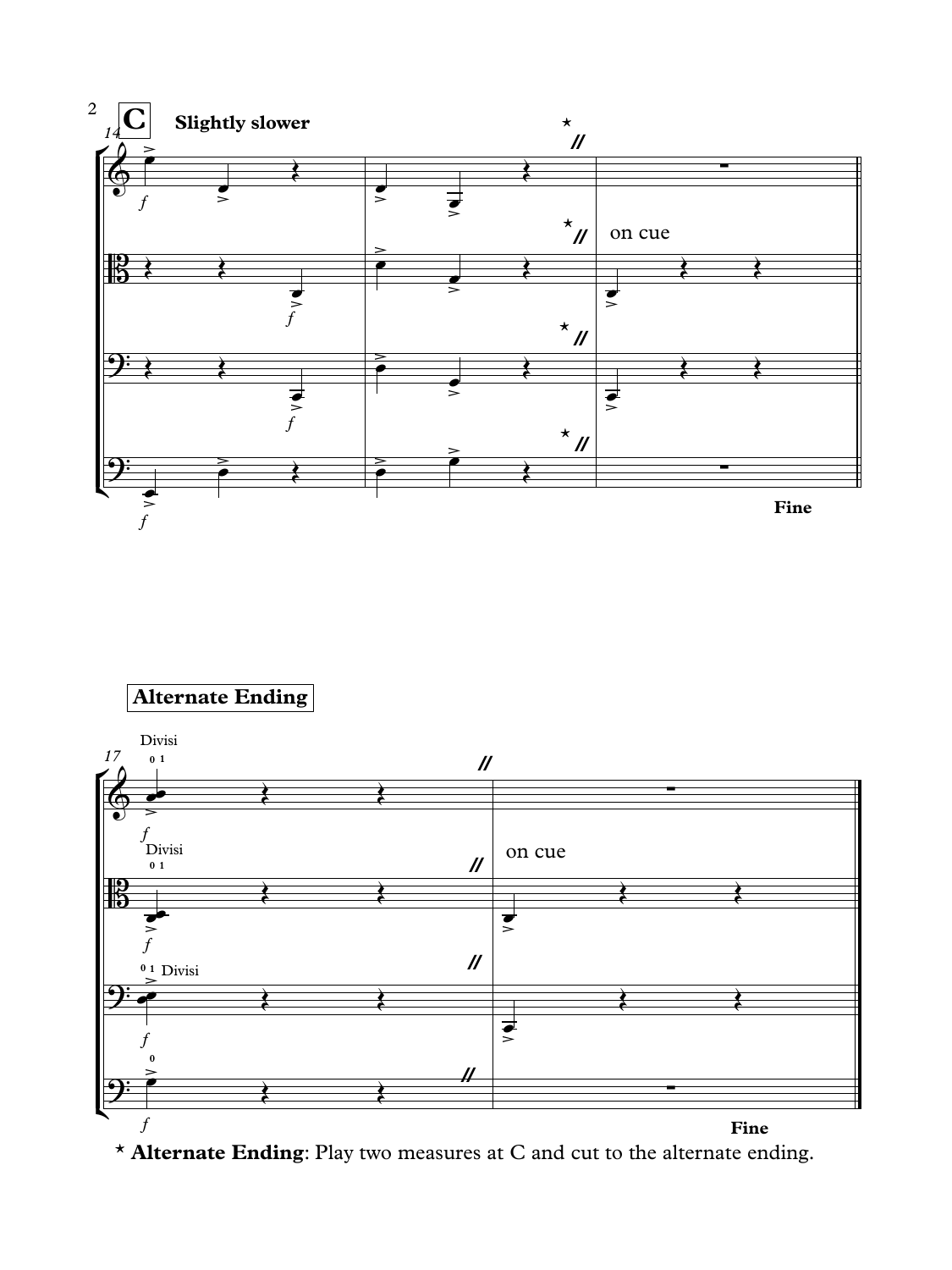

© Copyright 2016 Lucas Drew